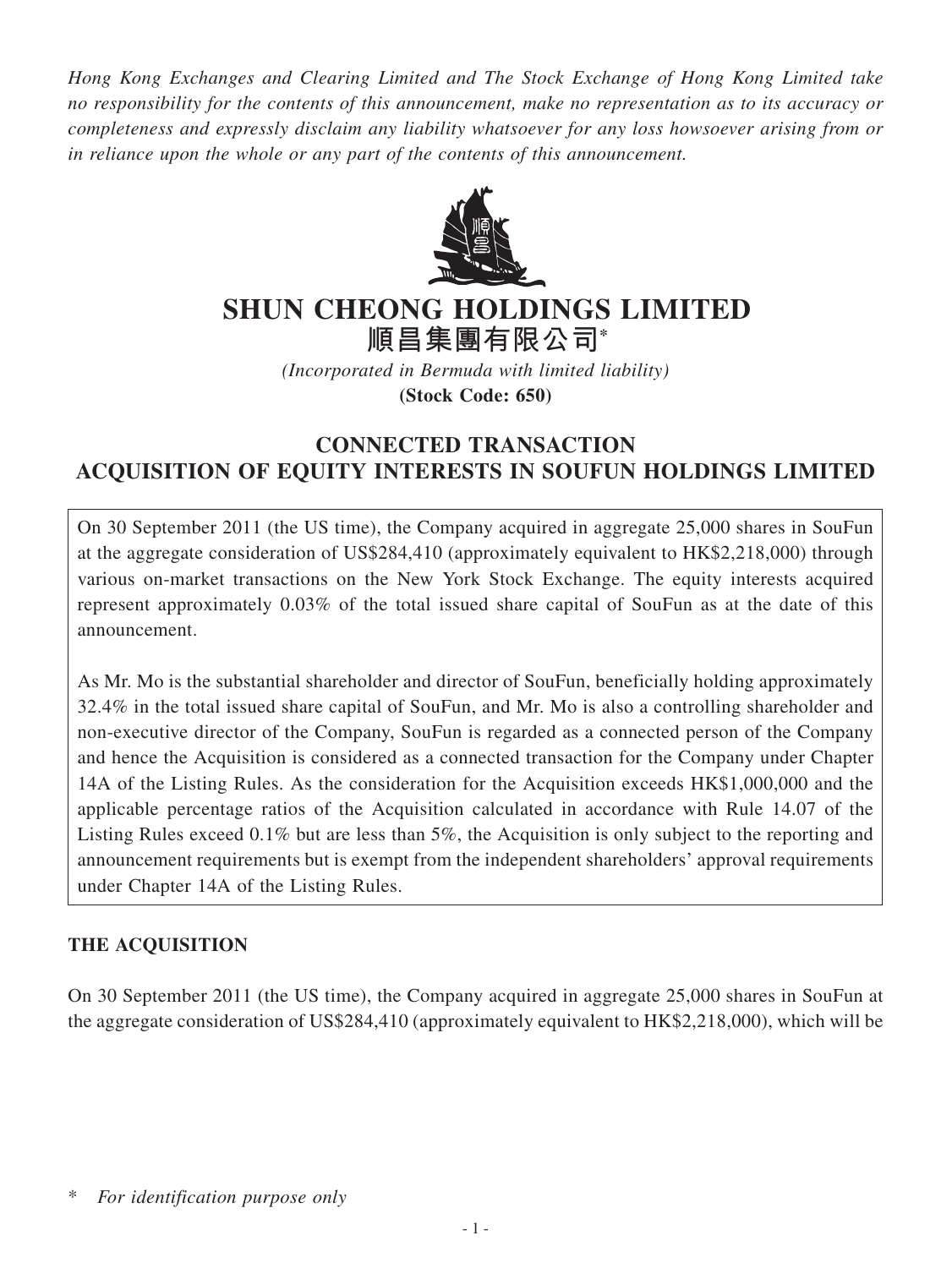settled in cash on the basis of the third business day after the transaction date (i.e. T+3 basis), through various on-market transactions on the New York Stock Exchange, details of which are set out below:

| Number of shares acquired | Consideration (price per share)     |
|---------------------------|-------------------------------------|
| 5,000                     | US\$57,369 (US\$11.4737 per share)  |
| 5,000                     | US\$56,434 (US\$11.2868 per share)  |
| 5,000                     | US\$57,454 (US\$11.4907 per share)  |
| 5,000                     | US\$56,746 (US\$11.34926 per share) |
| 5,000                     | US\$56,407 (US\$11.28147 per share) |

The Acquisition was on normal commercial terms and without any restrictions which apply to the subsequent sale of the shares. The consideration was based on the prevailing market prices quoted on the New York Stock Exchange. The Company did not hold any equity interests in SouFun immediately prior to the Acquisition. The equity interests acquired represent approximately 0.03% of the total issued share capital of SouFun as at the date of this announcement.

## **INFORMATION ON THE COMPANY**

The principal activity of the Company is investment holding and the principal activities of its subsidiaries consisted of hotel and restaurant operations in the PRC.

#### **INFORMATION ON SOUFUN**

SouFun is a company incorporated in Cayman Islands conducting real estate internet business in the PRC, the shares of which are listed on the New York Stock Exchange. The audited consolidated total assets and net asset value as at 31 December 2009 and 2010 and the audited consolidated revenue and net profits before and after taxation and extraordinary items (excluding minority interests) of SouFun for the years ended 31 December 2009 and 2010 as disclosed in its annual reports are set out as follows:

|                                               | 2010            | 2009     |
|-----------------------------------------------|-----------------|----------|
|                                               | <b>US\$'000</b> | US\$'000 |
| Total assets                                  | 293,767         | 154,494  |
| Net asset value                               | 122,667         | 24,501   |
| Revenue                                       | 224,490         | 127,049  |
| Net profits before taxation and extraordinary |                 |          |
| items (excluding minority interests)          | 81,370          | 50,411   |
| Net profits after taxation and extraordinary  |                 |          |
| items (excluding minority interests)          | 63,148          | 52,610   |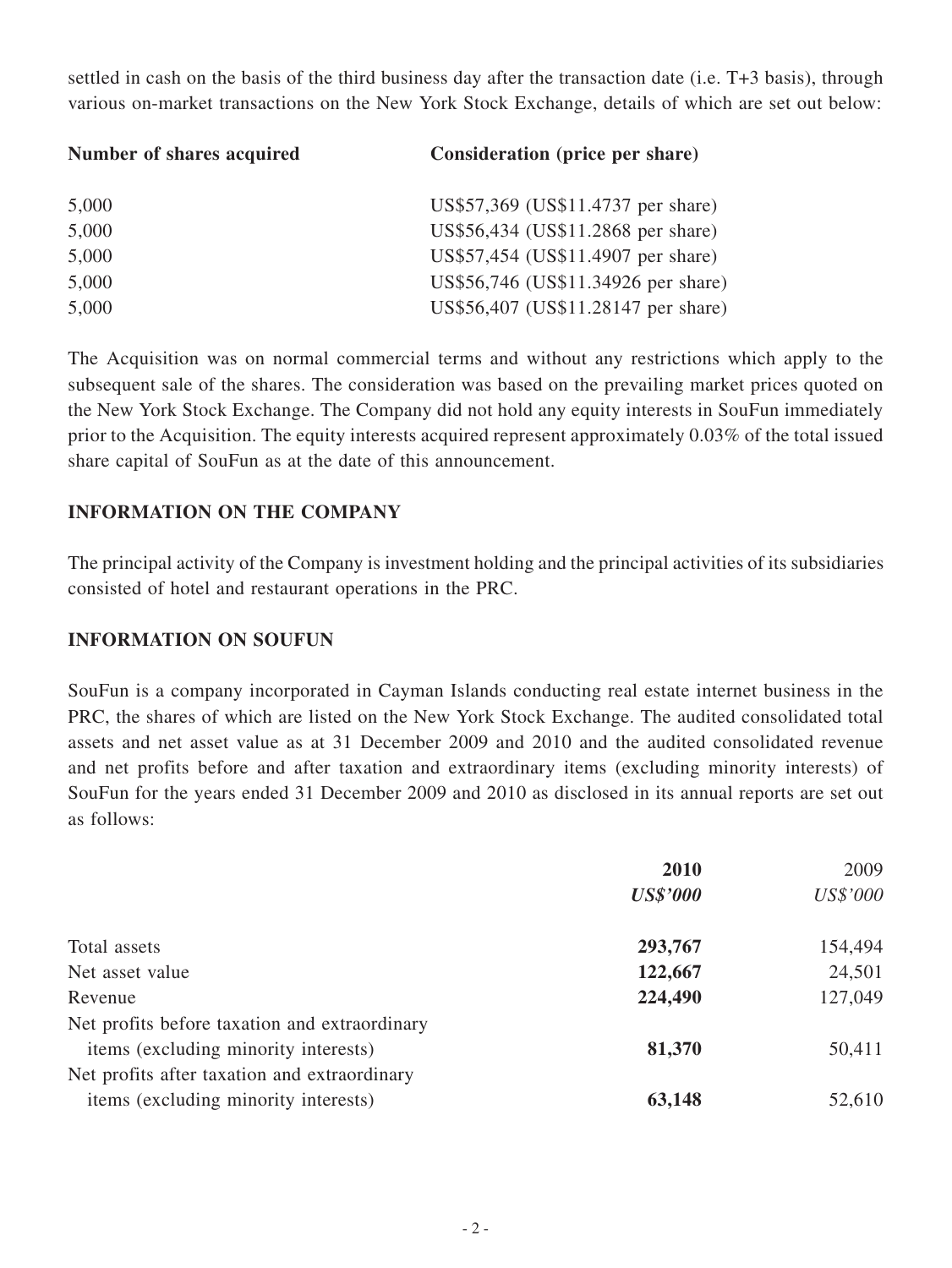# **REASONS FOR AND BENEFITS OF THE ACQUISITION**

As the recent share price of SouFun was traded substantially lower than its annual high by more than 60% and the share price has also been down by approximately 40% for the past one month, the directors of the Company considered that the existing share price of SouFun was attractive given that there was no significant change in the fundamental factors of SouFun. For the purpose of better cash management of the Company, it was a good opportunity for the Company to invest in SouFun for short-term benefits. The Acquisition was funded by internal resources of the Company.

Accordingly, the directors of the Company, including the independent non-executive directors, consider that the Acquisition is fair and reasonable and on normal commercial terms and is in the interests of the Company and its shareholders as a whole.

# **LISTING RULES IMPLICATIONS**

As Mr. Mo is the substantial shareholder and director of SouFun, beneficially holding approximately 32.4% in the total issued share capital of SouFun, and Mr. Mo is also a controlling shareholder and non-executive director of the Company, SouFun is regarded as a connected person of the Company and hence the Acquisition is considered as a connected transaction for the Company under Chapter 14A of the Listing Rules. As the consideration for the Acquisition exceeds HK\$1,000,000 and the applicable percentage ratios of the Acquisition calculated in accordance with Rule 14.07 of the Listing Rules exceed 0.1% but are less than 5%, the Acquisition is only subject to the reporting and announcement requirements but is exempt from the independent shareholders' approval requirements under Chapter 14A of the Listing Rules.

Mr. Mo and Ms. Cao Jing, an executive chairman and executive director of the Company and is the associate of Mr. Mo, had a material interest in the Acquisition and they have abstained from voting on the board resolution approving the Acquisition.

## **DEFINITIONS**

Unless the context otherwise requires, capitalised terms used in this announcement shall have the following meanings:

| "Acquisition" | the acquisition of 25,000 shares in aggregate in SouFun by the<br>Company through various on-market transactions on the New York |
|---------------|----------------------------------------------------------------------------------------------------------------------------------|
| "associate"   | Stock Exchange on 30 September 2011 (the US time)<br>shall have the meaning as ascribed to it under the Listing Rules            |
| "Board"       | the board of directors of the Company                                                                                            |